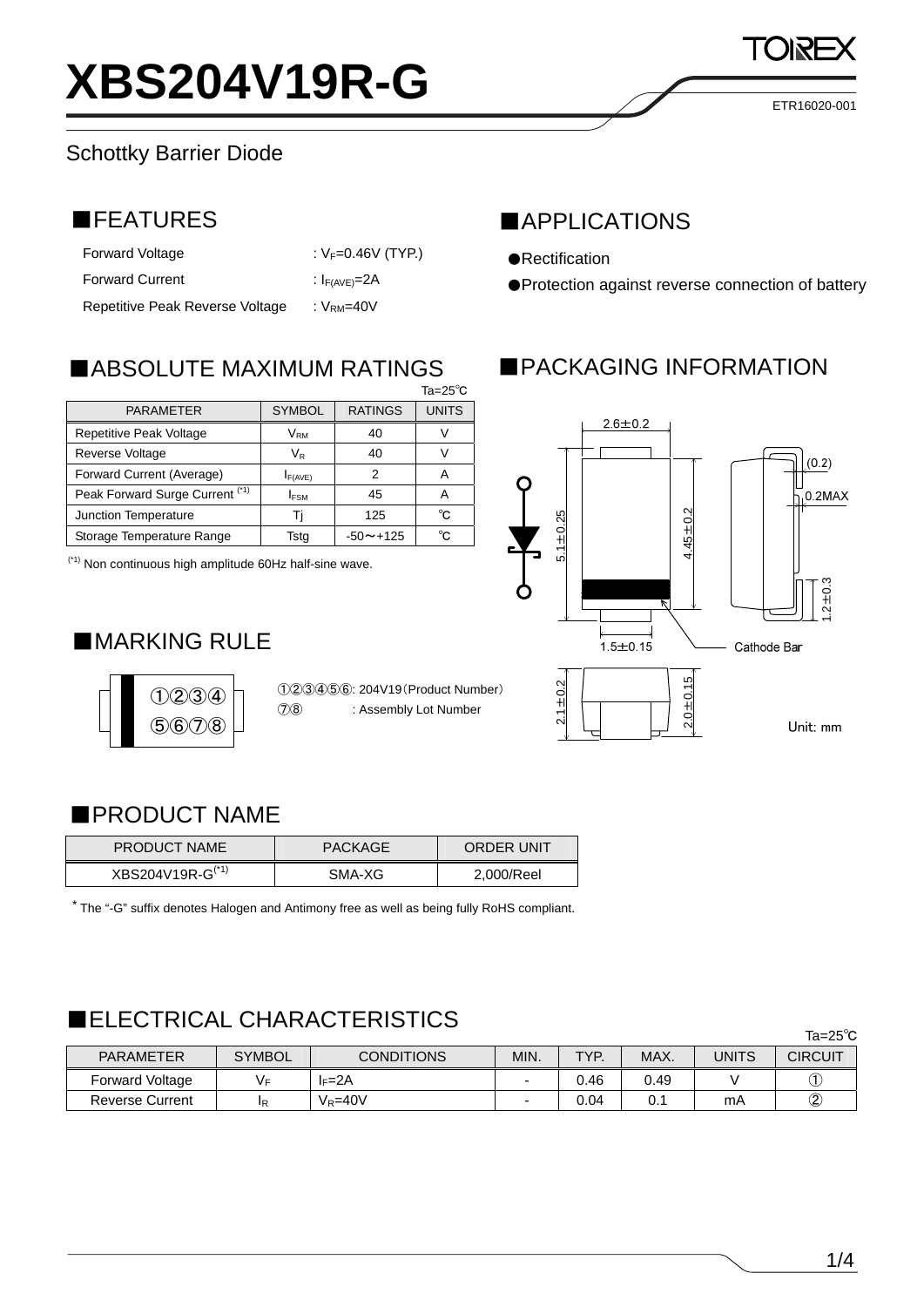# **XBS204V19R-G**

# ■TEST CIRCUITS

Circuit 1



Circuit 2



# ■NOTES ON USE

- 1) Please use this IC within the absolute maximum ratings.
- 2) Even within the ratings, in case of high load use continuously such as high temperature, high voltage, high current and thermal stress may cause reliability degradation of the IC. Adequate "Derating" should be taken into consideration while designing.
- 3) Torex places an importance on improving our products and their reliability. We request that users incorporate fail-safe designs and post-aging protection treatment when using Torex products in their systems.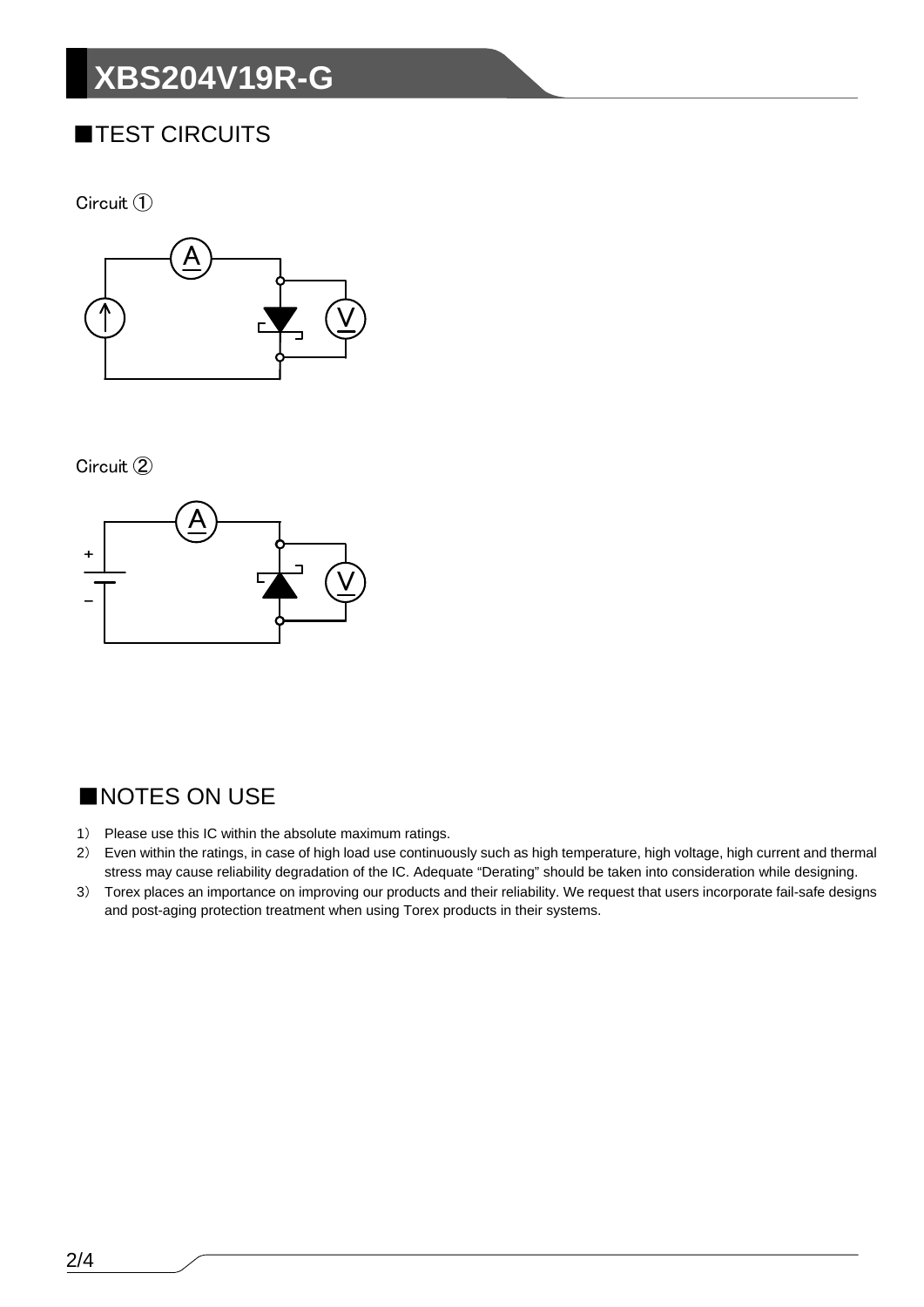### **■TYPICAL PERFORMANCE CHARACTERISTICS**

#### (1) Forward Current vs. Forward Voltage (2) Reverse Current vs. Reverse Voltage









(3) Forward Voltage vs. Operating Temperature (4) Reverse Current vs. Operating Temperature



Operating Temperature Ta (℃)

(5) Inter-Terminal Capacity vs. Reverse Voltage (6) Average Forward Current vs. Operating Temperature



**TOIREX** 3/4